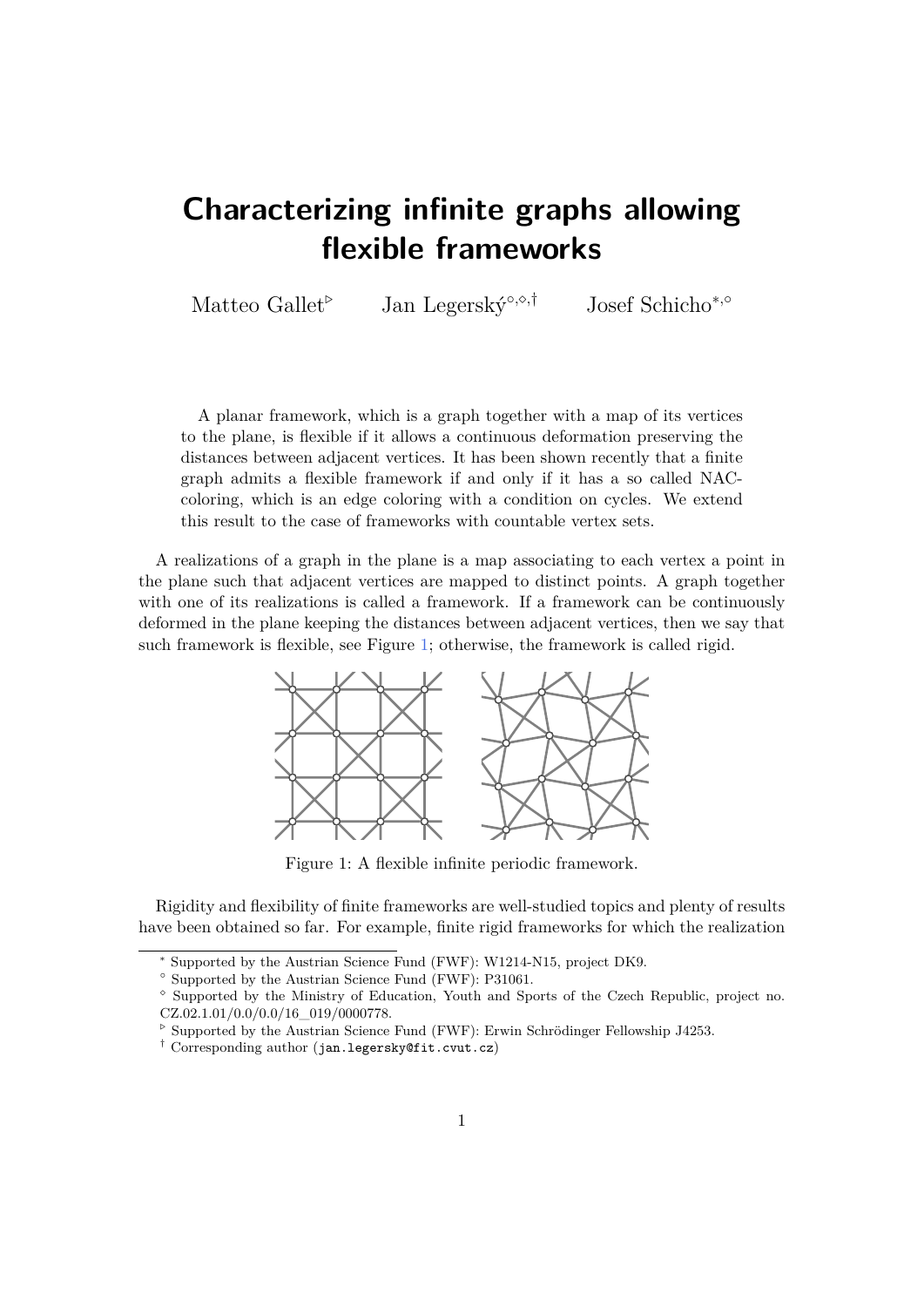is general (e.g. in which the coordinates of the points are algebraically independent) are combinatorially characterized by the so-called *Laman theorem* [\[9,](#page-6-0) [12\]](#page-7-0), or via an iterative construction involving the so-called *Henneberg steps* [\[6\]](#page-6-1).

To our knowledge, flexibility and rigidity of infinite graphs started to be investigated only recently [\[11\]](#page-7-1), with particular interest regarding periodic frameworks [\[1,](#page-6-2) [10\]](#page-6-3). A Laman-type theorem for the rigidity of general infinite framework is proven in [\[7\]](#page-6-4).

In the case of finite graphs, the existence of a flexible framework can be inferred from the existence of a particular edge 2-coloring of the graphs, called *NAC-coloring* [\[3\]](#page-6-5). Notice that such framework may well be not general. This technique was adapted to infinite periodic frameworks in [\[2\]](#page-6-6).

In this paper, we show that the natural analogue of NAC-colorings for infinite graphs provides a combinatorial characterization of the existence of a flexible framework. More precisely, we show (Theorem [2.5\)](#page-5-0):

**Theorem.** *A countably infinite connected graph admits a flexible framework if and only if it has a NAC-coloring.*

The proof of the main theorem relies on two different techniques. The "easy" implication is the construction of a flexible framework from a NAC-coloring: this is a straightforward extension of the analogue statement for finite fields. For the other implication, we consider an ascending tower of finite subgraphs that covers the whole graph and we recursively apply the known result about NAC-colorings for finite graphs. In particular, once a NAC-coloring is found for one subgraph of the tower, it can be extended to the next subgraph using properties of NAC-colorings described in [\[5\]](#page-6-7).

Section [1](#page-1-0) provides the needed background notions and results and Section [2](#page-3-0) contains the proof of the main statement.

## <span id="page-1-0"></span>**1 Preliminaries**

We recall the notions of realizations, frameworks, and flexibility, which are usually given for finite graphs, but extend naturally to graphs with countably many vertices and edges.

**Definition 1.1.** Let  $G$  be a connected graph, where  $V_G$  is finite or countable. A map  $\rho: V_G \to \mathbb{R}^2$  such that  $\rho(u) \neq \rho(v)$  for all edges  $uv \in E_G$  is a *realization*. The pair  $(G, \rho)$ is called a *framework*. We define *induced edge lengths*  $(\lambda_e)_{e \in E_G}$  by  $\lambda_{uv} = ||\rho(u) - \rho(v)||$ .

**Definition 1.2.** A *flex* of the framework  $(G, \rho)$  is a continuous path  $t \mapsto \rho_t$ ,  $t \in [0, 1)$ , in the space of realizations of *G* such that  $\rho_0 = \rho$  and each  $(G, \rho_t)$  induces the same edge lengths as  $(G, \rho)$ . The flex is called *trivial* if for all  $t \in [0, 1)$  there exists a Euclidean isometry  $M_t$  of  $\mathbb{R}^2$  such that  $M_t \rho_t(v) = \rho(v)$  for all  $v \in V_G$ .

We define a framework to be *flexible* if there is a non-trivial flex in  $\mathbb{R}^2$ . Otherwise, it is called *rigid*.

We use algebraic tools to investigate necessary conditions for flexibility. Hence, we want to transform the information about the existence of a flex into existence of a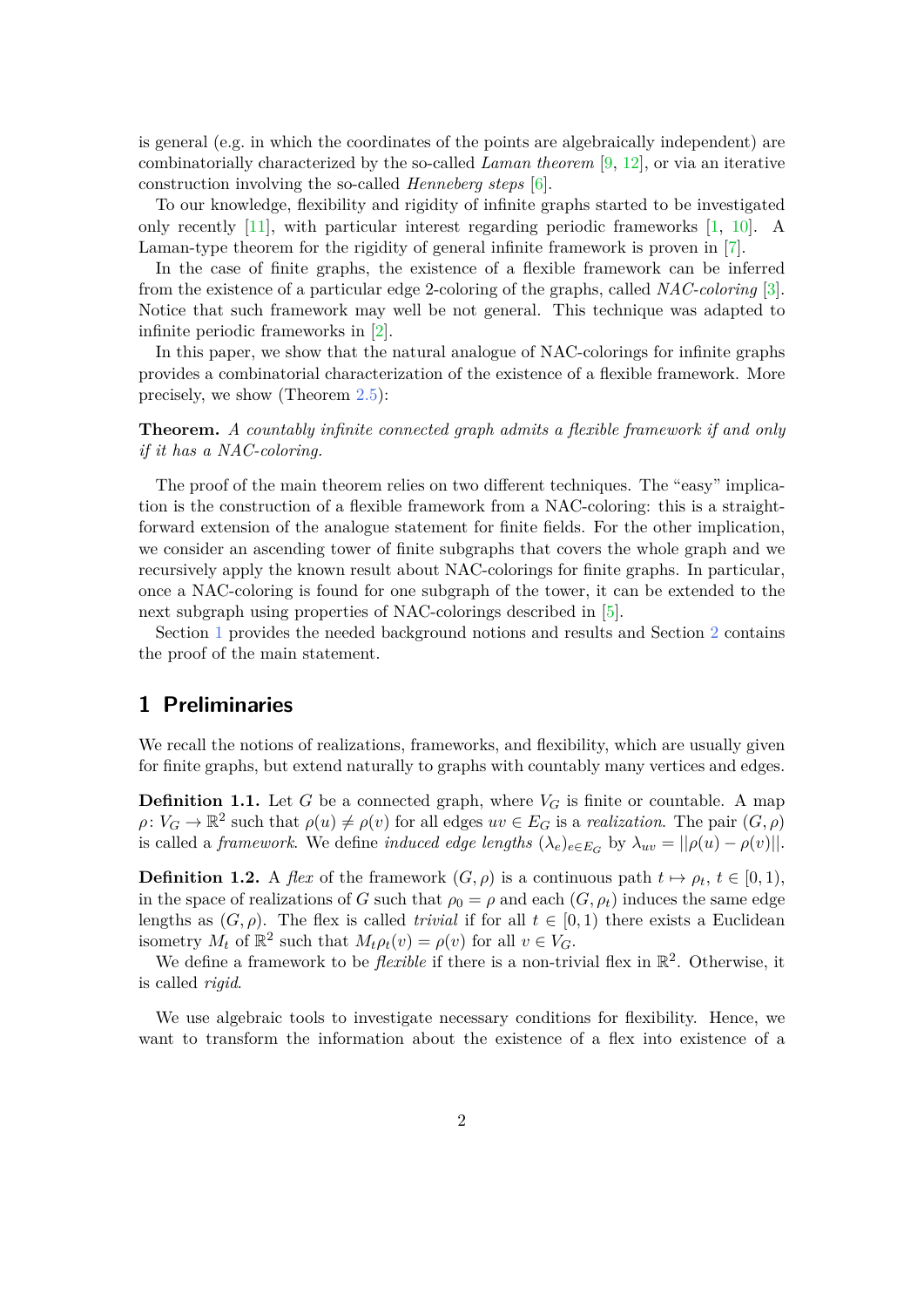positive-dimensional algebraic set consisting of realizations. Notice that this can be done easily, i.e., using just standard notions in algebraic geometry, only for finite graphs.

**Definition 1.3.** Let *H* be a finite graph and let  $(H, \rho)$  be a flexible framework with induced edge lengths  $(\lambda_e)_{e \in E_H}$ . Let  $\bar{u}\bar{v}$  be an edge of *H*. We consider the following polynomial system in  $\mathbb{C}^{2|V_H|}$  for unknown coordinates  $(x_u, y_u)$  where  $u \in V_H$ :

<span id="page-2-0"></span>
$$
x_{\bar{u}} = 0, \quad y_{\bar{u}} = 0,
$$
  
\n
$$
x_{\bar{v}} = \lambda_{\bar{u}\bar{v}}, \quad y_{\bar{v}} = 0,
$$
  
\n
$$
(x_u - x_v)^2 + (y_u - y_v)^2 = \lambda_{uv}^2 \quad \text{for all } uv \in E_H.
$$
\n
$$
(1)
$$

Notice that the first four equations impose that for all realizations that satisfy  $(1)$ , the vertices of the edge  $\bar{u}\bar{v}$  have a fixed position. An irreducible complex algebraic curve  $\mathcal{C}$ in the zero set of [\(1\)](#page-2-0) is called an *algebraic motion of*  $(H, \rho)$  *w.r.t.*  $\bar{u} \bar{v}$ . Notice that by a *curve* we mean any quasi-projective variety of dimension one, i.e., we allow Zariski open subsets of zero sets of polynomial equations.

Note that if  $(H, \rho)$  has a flex, then the system [\(1\)](#page-2-0) has infinitely many solutions and so  $(H, \rho)$  admits an algebraic motion.

The algebraic technique employed in [\[3\]](#page-6-5) proves that a finite graph has a flexible framework if and only if it admits a so-called NAC-coloring. We extend the notion of NACcolorings to countable infinite graphs in a straightforward manner.

**Definition 1.4.** Let *G* be a graph (finite or countable). A coloring of edges  $\delta: E_G \rightarrow$ {blue, red} is called a *NAC-coloring*, if it is surjective and for every cycle[∗](#page-2-1) in *G*, either all edges have the same color, or there are at least two edges in each color. A NAC-coloring *δ* induces two subgraphs of *G*:

$$
G_{\text{red}}^{\delta} = (V_G, \{e \in E_G : \delta(e) = \text{red}\})
$$
 and  $G_{\text{blue}}^{\delta} = (V_G, \{e \in E_G : \delta(e) = \text{blue}\}).$ 

<span id="page-2-2"></span>The set of NAC-colorings of *G* is denoted by  $NAC_G$ . See Figure [2](#page-2-2) for an example.



Figure 2: A NAC-coloring of the graph in Figure [1](#page-0-0)

The way how the existence of a flex determines a NAC-coloring is that NAC-colorings are constructed starting from valuations on the function field of an algebraic motion.

<span id="page-2-1"></span><sup>∗</sup>Although the graph can be infinite, cycles are always finite.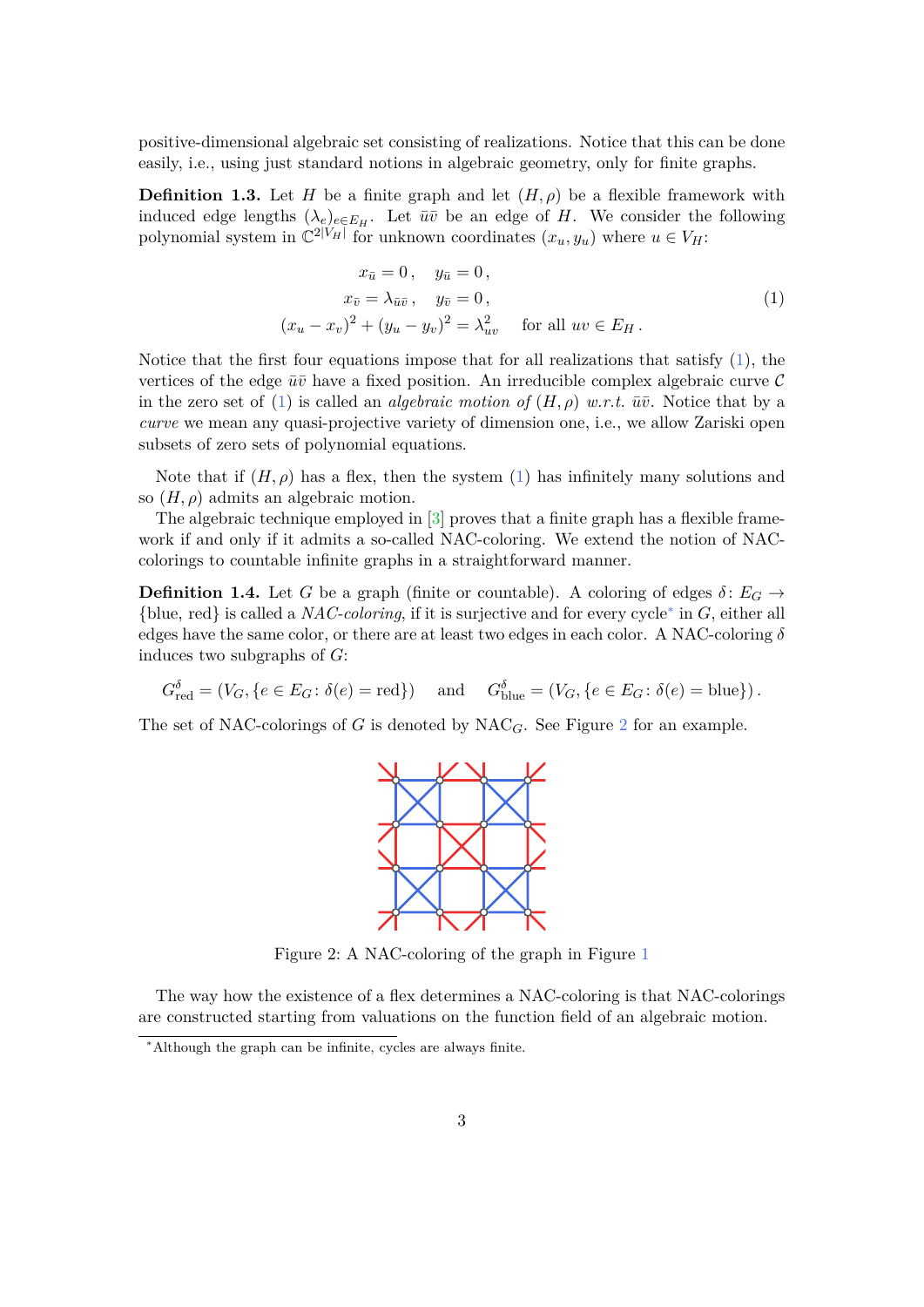**Definition 1.5.** Let *H* be a finite graph and let  $(H, \rho)$  be a flexible framework. Let C be an algebraic motion of  $(H, \rho)$ . The NAC-colorings constructed following [\[4,](#page-6-8) Definition 2.9 from valuations on the function field of  $\mathcal C$  are called *active w.r.t.*  $\mathcal C$ , and we denote them by  $NAC_H(\mathcal{C})$ .

Active NAC-colorings behave nicely under restriction to subgraphs.

<span id="page-3-1"></span>**Lemma 1.6** ([\[5,](#page-6-7) Corollary 3.4]). Let C be an algebraic motion of  $(H, \rho)$  and H<sup>t</sup> be a subgraph of  $H$ . If  $\mathcal{C}'$  is the algebraic motion obtained by the projection of  $\mathcal C$  to the vertices  $of H', then$ 

$$
\mathrm{NAC}_{H'}(\mathcal{C}') = \{ \delta |_{E_{H'}} \in \mathrm{NAC}_{H'} \colon \delta \in \mathrm{NAC}_{H}(\mathcal{C}) \}.
$$

In particular, a NAC-coloring of  $H'$  active w.r.t.  $C'$  can be extended to a NAC-coloring *of*  $H$  *active w.r.t.*  $C$ *.* 

## <span id="page-3-0"></span>**2 Main result**

In this section, we prove the main result of the paper, namely Theorem [2.5.](#page-5-0) As for the finite case, the fact that the existence of a NAC-coloring implies the existence of a flexible framework is shown by a concrete construction. The idea for the opposite implication is the following: we consider an ascending tower of finite subgraphs. We construct a sequence of algebraic motions for these subgraphs so that they project to each other. Using Lemma [1.6,](#page-3-1) we get a chain of NAC-colorings, which can be used to define a NAC-coloring of the original graph.

The following statement was proved for the case of finite graphs in [\[3,](#page-6-5) Theorem 3.1]. The same idea of the proof works also in the infinite case.

<span id="page-3-2"></span>**Proposition 2.1.** *Let G be a countably infinite graph. If G has a NAC-coloring, then there is a flexible framework*  $(G, \rho)$ *.* 

*Proof.* Let  $\delta$  be a NAC-coloring of *G*. Let  $R_1, R_2, \ldots$  be the sets of vertices of connected components of the graph  $G_{\text{red}}^{\delta}$  and  $B_1, B_2, \ldots$  be the sets of vertices of connected components of the graph  $G_{\text{blue}}^{\delta}$ . Let  $r_1, r_2, \ldots$  and  $b_1, b_2, \ldots$  be pairwise distinct vectors in  $\mathbb{R}^2$ such that  $r_1 = b_1 = (0, 0)$ . For  $\alpha \in [0, 2\pi)$ , we define a map  $\rho_\alpha : V_G \to \mathbb{R}^2$  by

$$
\rho_{\alpha}(v) = \begin{pmatrix} \cos \alpha & \sin \alpha \\ -\sin \alpha & \cos \alpha \end{pmatrix} \cdot b_j + r_i ,
$$

where *i* and *j* are such that  $v \in R_i \cap B_j$ . We show that the induced edge lengths  $\lambda_{\alpha}$  are are the same for all  $\alpha$ . We have

$$
\lambda_{\alpha}(uv) = \|\rho_{\alpha}(u) - \rho_{\alpha}(v)\| = \left\| \begin{pmatrix} \cos \alpha & \sin \alpha \\ -\sin \alpha & \cos \alpha \end{pmatrix} \cdot (b_j - b_l) + (r_i - r_k) \right\|
$$

for all edges  $uv \in E_G$ , where  $i, j, k, l$  are such that  $u \in R_i \cap B_j$  and  $v \in R_k \cap B_l$ . If  $uv$ is red, then  $i = k$  and we have

$$
\lambda_{\alpha}(uv) = \left\| \begin{pmatrix} \cos \alpha & \sin \alpha \\ -\sin \alpha & \cos \alpha \end{pmatrix} \cdot (b_j - b_l) \right\| = \left\| b_j - b_l \right\|.
$$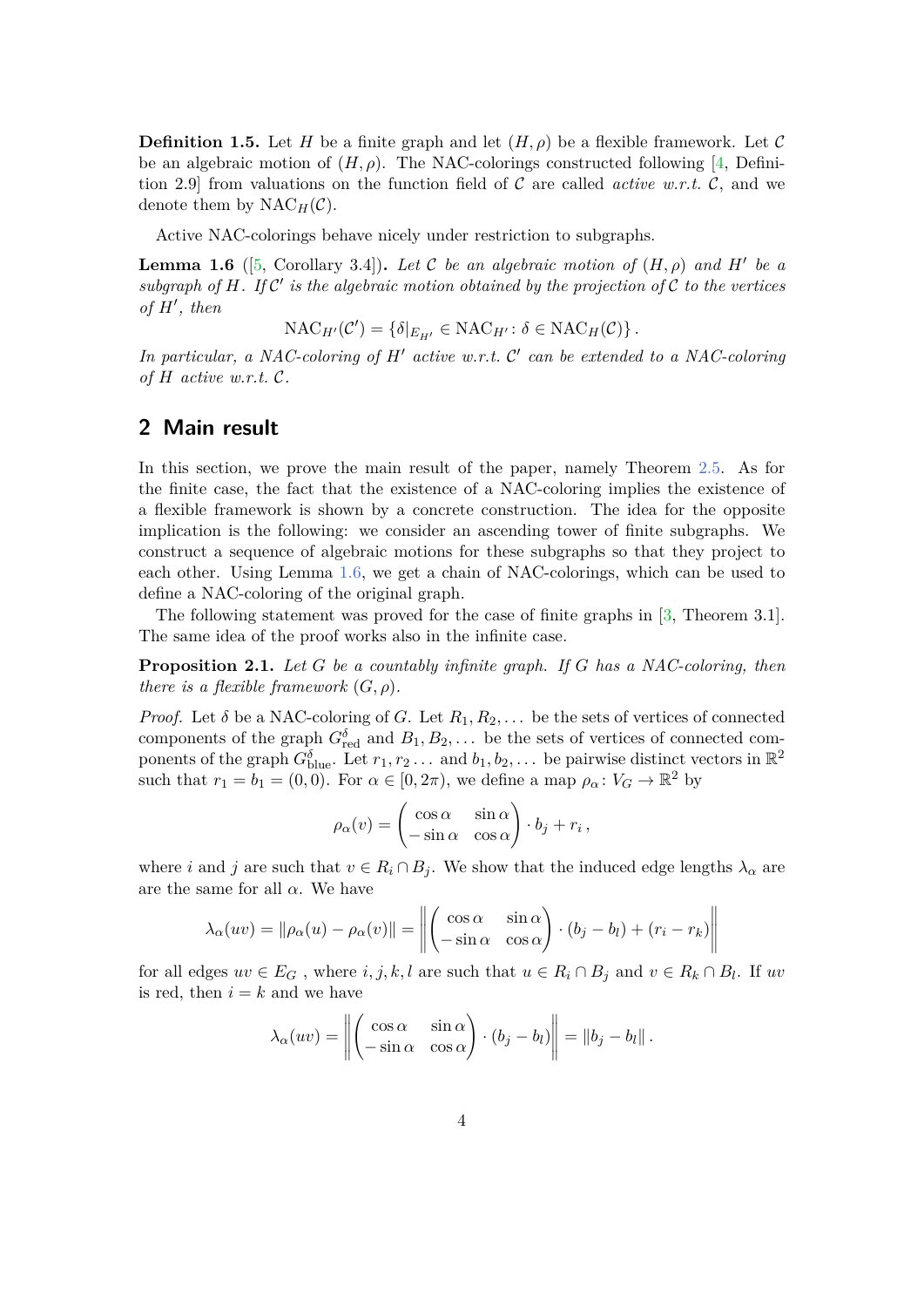The length  $\lambda_{\alpha}(uv)$  is non-zero, otherwise  $j = l$ , namely, *u* and *v* are in the same blue components, which is not possible as there would be a cycle with one red edge and all others blue. If *uv* is blue, then  $j = l$  and hence

$$
\lambda_{\alpha}(uv)=\|r_i-r_k\|.
$$

The length  $\lambda_{\alpha}(uv)$  is non-zero by an analogous reason as above. To conclude, the framework  $(G, \rho_0)$  is flexible since  $\alpha \mapsto \rho_\alpha$  is a non-trivial flex by surjectivity of  $\delta$ .  $\Box$ 

We specify what we mean by a tower of subgraphs.

**Definition 2.2.** Let *G* be a connected graph. A sequence  $(G_i)_{i\geq 0}$  of induced finite connected subgraphs of *G* is a *subgraph tower* in *G* if  $G_i$  is a proper subgraph of  $G_{i+1}$ for all  $i \geq 0$ , and  $\bigcup_{i \geq 0} V_{G_i} = V_G$ .

Notice that for us, differently as for [\[7\]](#page-6-4), all subgraphs in a subgraph tower are induced and the tower is vertex spanning by definition.

We will need the following algebro-geometric statement to construct a tower of subgraphs with a sequence of algebraic motions.

<span id="page-4-1"></span>**Lemma 2.3.** Let  $X \subseteq \mathbb{C}^m$  and  $Y \subseteq \mathbb{C}^n$ , with  $m, n \in \mathbb{N}$ , be quasi-projective irreducible *varieties and suppose that Y is a curve.* Let  $\pi$ :  $X \to Y$  *be a dominant regular map. Then there exists an irreducible curve*  $D \subseteq X$  *such that*  $\pi|_D : D \to Y$  *is dominant.*<sup>[†](#page-4-0)</sup>

*Proof.* Let  $k := \dim(X)$  and let *L* be a  $(m - k + 1)$ -dimensional affine space in  $\mathbb{C}^m$ . Let G be the group of affinities of  $\mathbb{C}^m$ . Then by Kleiman's transversality theorem [\[8,](#page-6-9) Theorem 2, there exists an open dense subset  $U \subseteq G$  such that  $g \cdot L$  intersects X in a curve for every  $q \in U$ . Let F be a general fiber of  $\pi$ , of dimension  $k-1$ . Again by Kleiman's theorem, there exists an open dense subset  $V \subseteq G$  such that  $g \cdot L$  intersects  $F$ in finitely many points for every  $q \in V$ . We now pick any element  $q \in U \cap V$  and define  $D' := (g \cdot L) \cap X$ . Then  $D'$  is a curve, and  $\pi|_{D'} : D' \to C$  is dominant because by construction it is a map between curves and one of its fibers is finite. If  $D'$  is irreducible, we take  $D := D'$ ; otherwise, there is a component of  $D'$  such that the restriction of  $\pi$  is still dominant, and we take that component as *D*.  $\Box$ 

<span id="page-4-2"></span>**Lemma 2.4.** Let  $(G, \rho)$  be a countably infinite flexible framework. There is a subgraph *tower*  $(G_i)_{i\geq 0}$  *and a sequence*  $(C_i)_{i\geq 0}$  *such that for all*  $i \geq 0$ *, the curve*  $C_i$  *is an algebraic motion of*  $(G_i, \rho|_{V_{G_i}})$  *and the projection*  $\pi_i \colon C_i \to C_{i-1}$  *to the coordinates of vertices of*  $G_i$ *is a dominant map.*

*Proof.* Let  $G = (V_G, E_G)$  be a graph admitting a flexible framework and  $\bar{u}\bar{v}$  be an edge of *G*. Let  $f: [0,1) \to (\mathbb{R}^2)^{V_G}$  be the corresponding non-trivial flex. Without loss of generality, we can assume that the flex  $f$  is constant on  $\bar{u}\bar{v}$ . Since the flex is non-trivial, there exists a vertex  $w$  of  $G$  for which the flex is nonconstant. Let  $G_0$  be an induced connected subgraph of *G* containing all  $\bar{u}$ ,  $\bar{v}$ , and *w*. Fix any subgraph tower  $(G_i)_{i>0}$ 

<span id="page-4-0"></span><sup>†</sup>We thank Valentina Beorchia for useful discussions about the proof of this lemma.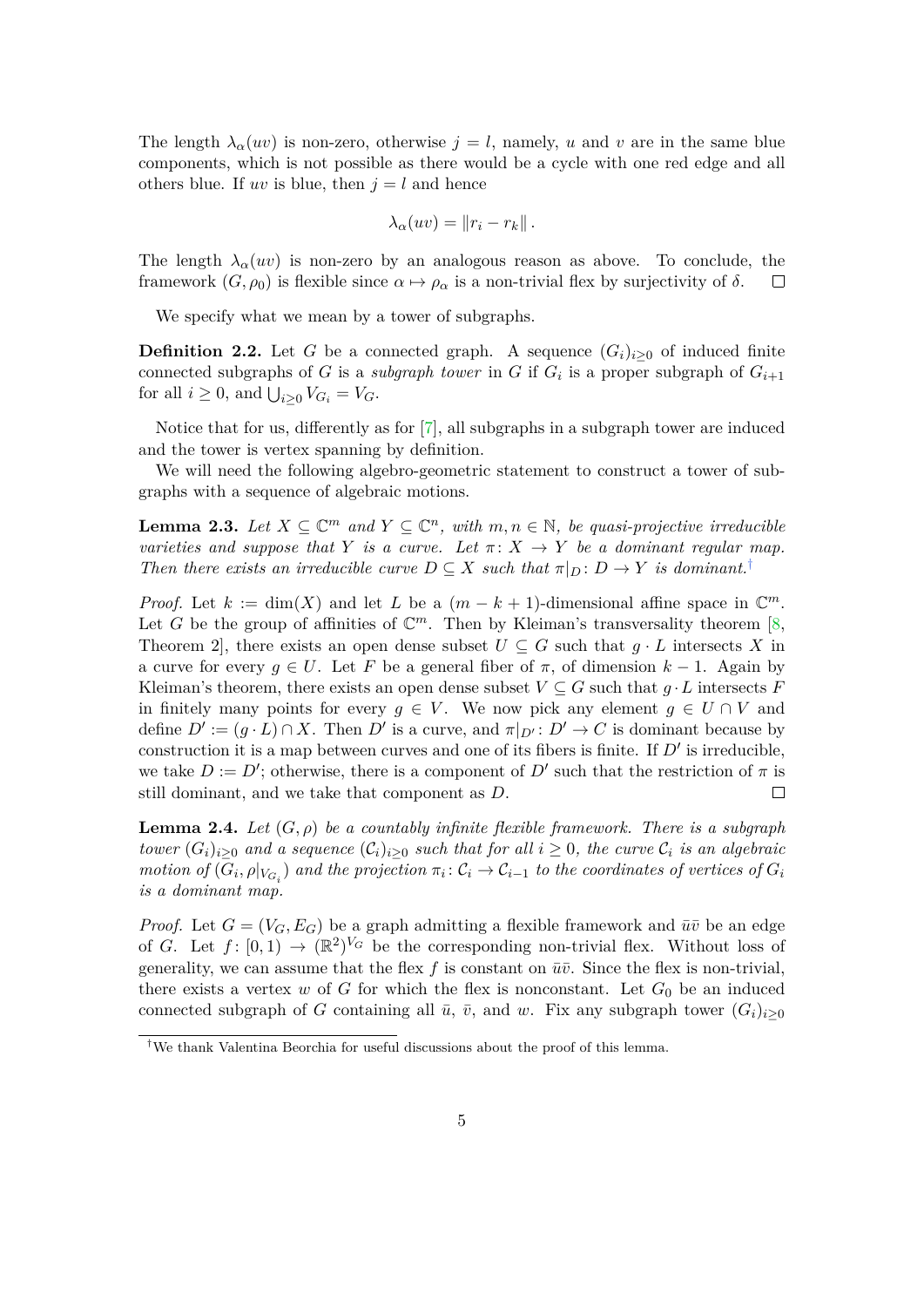starting from  $G_0$ . For any  $i \geq 0$ , let  $f_i$  be the composition of the flex f with the projection  $(\mathbb{R}^2)^{V_G} \to (\mathbb{R}^2)^{V_{G_i}}$ , which is hence a flex of  $G_i$ . Let

$$
\pi_i \colon \mathbb{C}^{2|V_{G_i}|} \to \mathbb{C}^{2|V_{G_{i-1}}|}
$$

be the natural projection that forgets the coordinates corresponding to the vertices of  $V_{G_i} \setminus V_{G_{i-1}}$ . By construction, we have  $f_{i-1} = \pi_i \circ f_i$ . Let  $\rho_i$  be the realization  $f_i(0)$ . For any  $i \geq 0$ , let  $F_i$  be the Zariski closure of  $f_i([0,1))$  in the variety defined by [\(1\)](#page-2-0) for  $G_i$ . By construction, all the  $F_i$  are positive-dimensional, and the restrictions  $\pi_i|_{F_i}: F_i \to F_{i-1}$ are dominant. In fact, since in general for a continuous function  $g: A \to B$  and  $Z \subseteq A$ we have  $f(Z) \subseteq f(Z)$ , we have

$$
\pi_i(F_i) = \pi_i(\overline{f_i([0,1))}) \subseteq \overline{\pi_i(f_i([0,1)))} = F_{i-1}
$$

and

$$
\pi_i(F_i) \supseteq f_{i-1}([0,1)) \quad \text{hence} \quad \overline{\pi_i(F_i)} \supseteq \overline{f_{i-1}([0,1))} = F_{i-1}.
$$

We refine our sequence of varieties  $(F_i)_{i>0}$  in such a way that the restrictions of the projections  $\pi_i$  become surjective. To do so, for every  $i > j$  define  $\eta_{i \to j}$  to be the composition  $\pi_j \circ \cdots \circ \pi_i$ . Let  $T_{i \to j}$  to be the image of  $F_i$  under  $\eta_{i \to j}$ . Define

$$
U_j := \bigcap_{i>j} T_{i \to j} \, .
$$

By construction, each  $U_j$  contains  $f_j([0,1))$  because every  $T_{i\to j}$  does so for  $i > j$ . Therefore, all the varieties in the sequence  $(U_j)_{j\geq0}$  are positive dimensional and by construction the restrictions  $\pi_j|_{U_j}: U_j \to U_{j-1}$  are surjective.

Hence, there exists an algebraic motion  $C_0$  w.r.t. the edge  $\bar{u}\bar{v}$  of the framework  $(G_0, \rho_0)$ contained in  $U_0$ . Now, let  $\mathcal{D}_1$  be an irreducible component of  $(\pi_1|_{U_1})^{-1}(\mathcal{C}_0)$  such that  $\pi_1|_{\mathcal{D}_1} \colon \mathcal{D}_1 \to \mathcal{C}_0$  is dominant. We apply Lemma [2.3](#page-4-1) to this situation and we obtain an algebraic motion  $\mathcal{C}_1$  of the framework  $(G_1, \rho_1)$  contained in  $\mathcal{D}_1 \subseteq U_1$  that projects dominantly on  $C_0$ . We now proceed inductively and we construct a sequence of algebraic motions with the desired properties.  $\Box$ 

Finally, we can prove the main result.

<span id="page-5-0"></span>**Theorem 2.5.** *A countably infinite connected graph admits a flexible framework if and only if it has a NAC-coloring.*

*Proof.* The "if" part of the statement is Proposition [2.1.](#page-3-2) Hence, we are left to prove the "only if" part of the statement. Consider then a countably infinite connected graph  $G = (V_G, E_G)$  admitting a flexible framework  $(G, \rho)$ . Using Lemma [2.4,](#page-4-2) let  $(G_i)_{i>0}$ be a subgraph tower of the graph *G* with a sequence of algebraic motions  $(\mathcal{C}_i)_{i\geq 0}$ . We construct a sequence  $(\delta_i)_{i \in \mathbb{N}}$  of NAC-colorings such that  $\delta_i$  is a NAC-coloring of  $G_i$  and the restriction of  $\delta_{i+1}$  to  $E_{G_i}$  is  $\delta_i$ . We proceed inductively. Let  $\delta_0$  be an active NACcoloring of  $G_0$  w.r.t.  $C_0$ . Such NAC-coloring exists by [\[3,](#page-6-5) Theorem 3.1]; see also [\[4,](#page-6-8) Theorem 2.8. By Lemma [1.6,](#page-3-1) if  $\delta_i$  is an active NAC-coloring of  $G_i$  w.r.t.  $\mathcal{C}_i$ , then there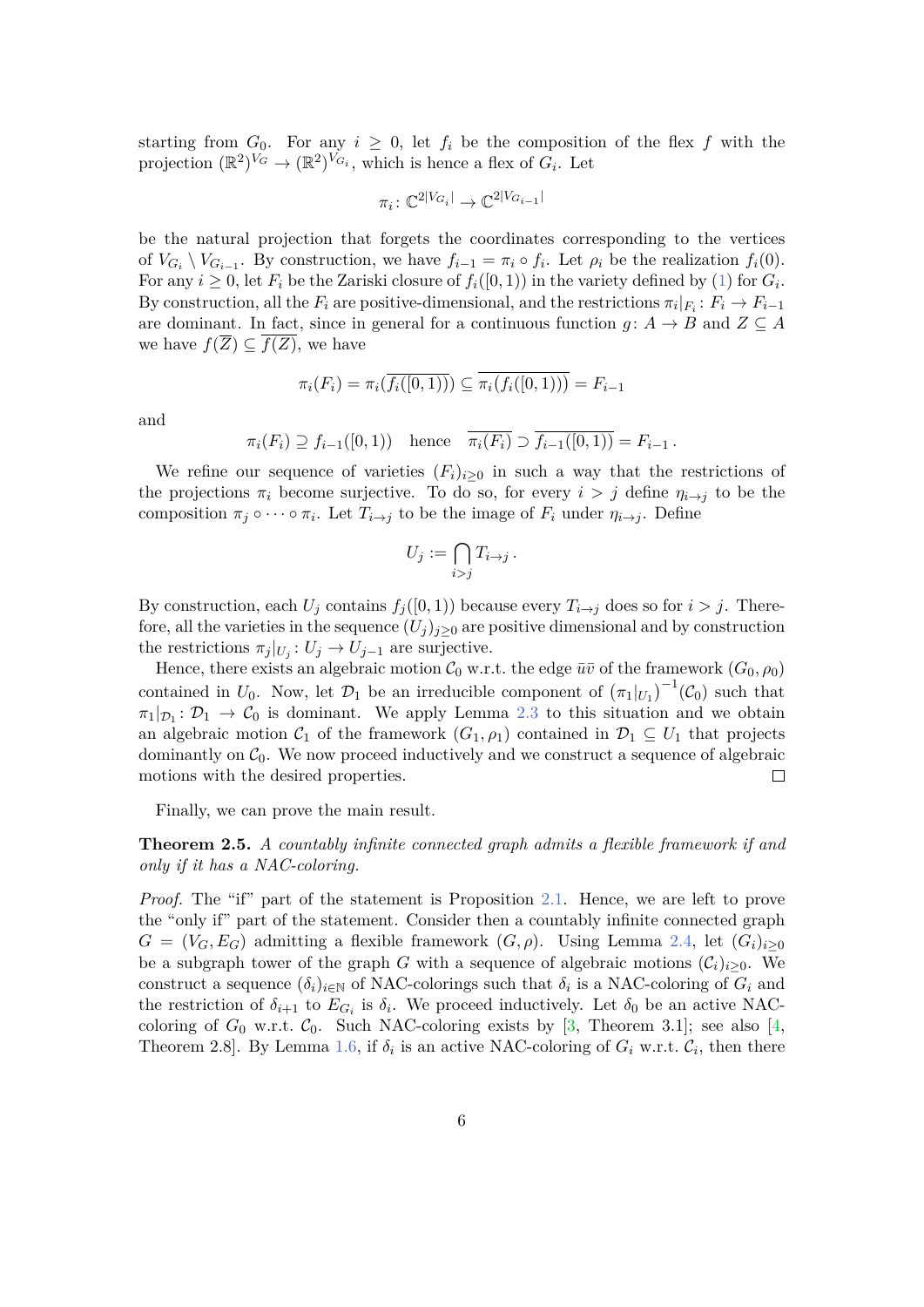exists an active NAC-coloring  $\delta_{i+1}$  of  $\mathcal{C}_{i+1}$  such that the restriction of  $\delta_{i+1}$  to the edges of  $G_i$  is  $\delta_i$ .

This sequence of NAC-colorings gives a well-defined coloring for *G*, since each edge in *G* is eventually an edge of a subgraph in the tower. Such a coloring is a NAC-coloring since every cycle of *G* is contained in some  $G_j$  in the subgraph tower. This completes the proof.  $\Box$ 

## **References**

- <span id="page-6-2"></span>[1] Ciprian S. Borcea and Ileana Streinu. Periodic frameworks and flexibility. *Proceedings of the Royal Society A: Mathematical, Physical and Engineering Sciences*, 466(2121):2633–2649, 2010. [doi:10.1098/rspa.2009.0676](http://dx.doi.org/10.1098/rspa.2009.0676).
- <span id="page-6-6"></span>[2] Sean Dewar. Flexible placements of periodic graphs in the plane, 2019. [arXiv:](http://arxiv.org/abs/1911.05634) [1911.05634](http://arxiv.org/abs/1911.05634).
- <span id="page-6-5"></span>[3] Georg Grasegger, Jan Legerský, and Josef Schicho. Graphs with Flexible Labelings. *Discrete & Computational Geometry*, 62(2):461–480, 2019. [doi:10.1007/](http://dx.doi.org/10.1007/s00454-018-0026-9) [s00454-018-0026-9](http://dx.doi.org/10.1007/s00454-018-0026-9).
- <span id="page-6-8"></span>[4] Georg Grasegger, Jan Legerský, and Josef Schicho. Graphs with Flexible Labelings allowing Injective Realizations. *Discrete Mathematics*, 343(6):Art. 111713, 2020. [doi:10.1016/j.disc.2019.111713](http://dx.doi.org/10.1016/j.disc.2019.111713).
- <span id="page-6-7"></span>[5] Georg Grasegger, Jan Legerský, and Josef Schicho. On the Classification of Motions of Paradoxically Movable Graphs. *Journal of Computational Geometry*, 11(1):548– 575, 2020. [arXiv:2003.11416](http://arxiv.org/abs/2003.11416), [doi:10.20382/jocg.v11i1a22](http://dx.doi.org/10.20382/jocg.v11i1a22).
- <span id="page-6-1"></span>[6] L. Henneberg. Die graphische Statik der starren Körper. In *Encyklopädie der mathematischen Wissenschaften mit Einschluss ihrer Anwendungen*, volume IV, pages 345–434. 1903.
- <span id="page-6-4"></span>[7] Derek Kitson and Stephen C. Power. The Rigidity of Infinite Graphs. *Discrete & Computational Geometry*, 60(3):531–557, 2018. [doi:10.1007/](http://dx.doi.org/10.1007/s00454-018-9993-0) [s00454-018-9993-0](http://dx.doi.org/10.1007/s00454-018-9993-0).
- <span id="page-6-9"></span>[8] Steven L. Kleiman. The transversality of a general translate. *Compositio Mathematica*, 28(3):287–297, 1974. URL: <http://eudml.org/doc/89215>.
- <span id="page-6-0"></span>[9] G. Laman. On graphs and rigidity of plane skeletal structures. *Journal of Engineering Mathematics*, 4:331–340, 1970. [doi:10.1007/BF01534980](http://dx.doi.org/10.1007/BF01534980).
- <span id="page-6-3"></span>[10] Justin Malestein and Louis Theran. Generic combinatorial rigidity of periodic frameworks. *Advances in Mathematics*, 233(1):291 – 331, 2013. [doi:10.1016/](http://dx.doi.org/10.1016/j.aim.2012.10.007) [j.aim.2012.10.007](http://dx.doi.org/10.1016/j.aim.2012.10.007).